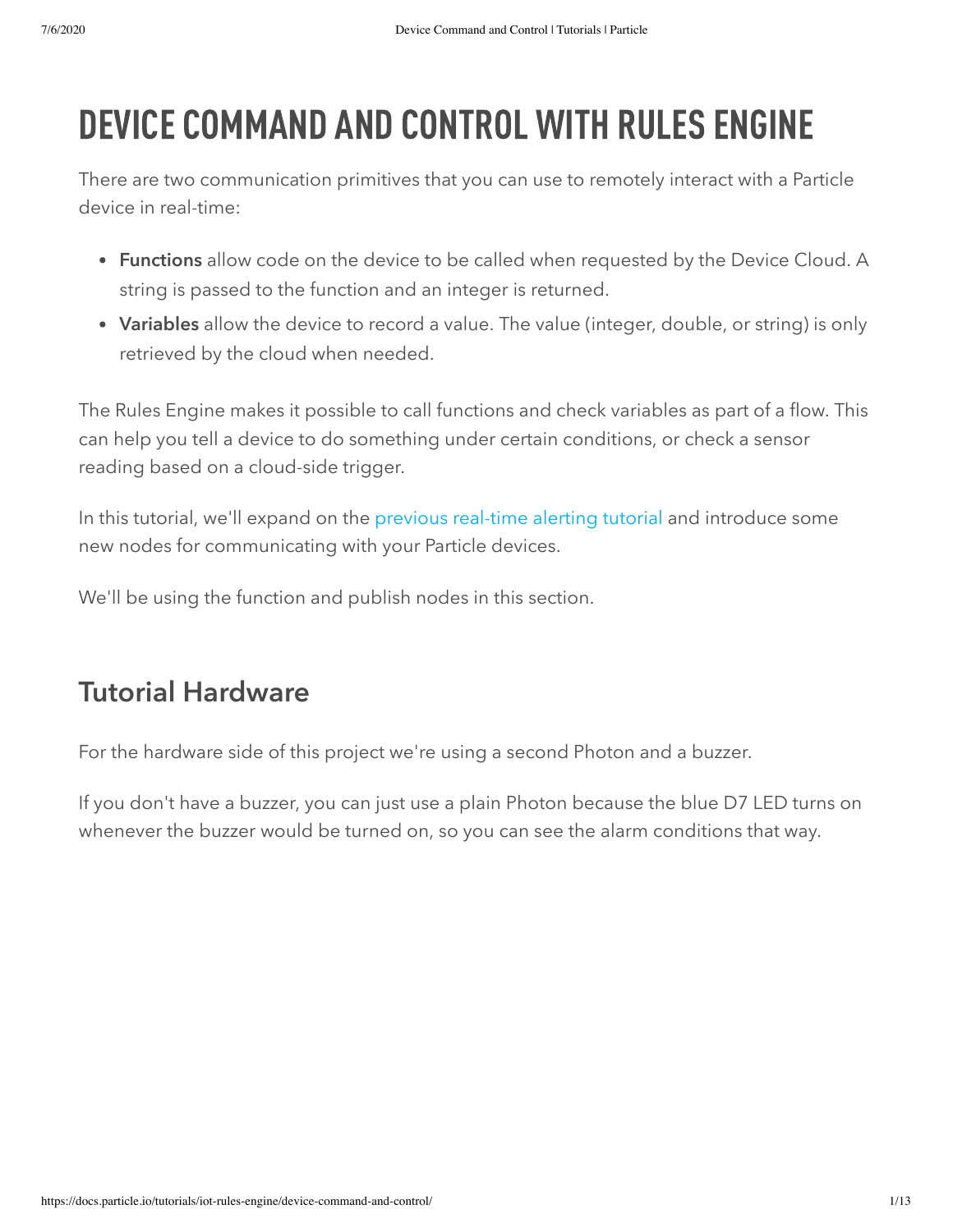

## Creating the Flow

Drag the Copy Rules button into the Rules Engine window to create the flow automatically, or you can create the flow from scratch with the steps below.

Copy Rules

This is the flow we'll be creating:

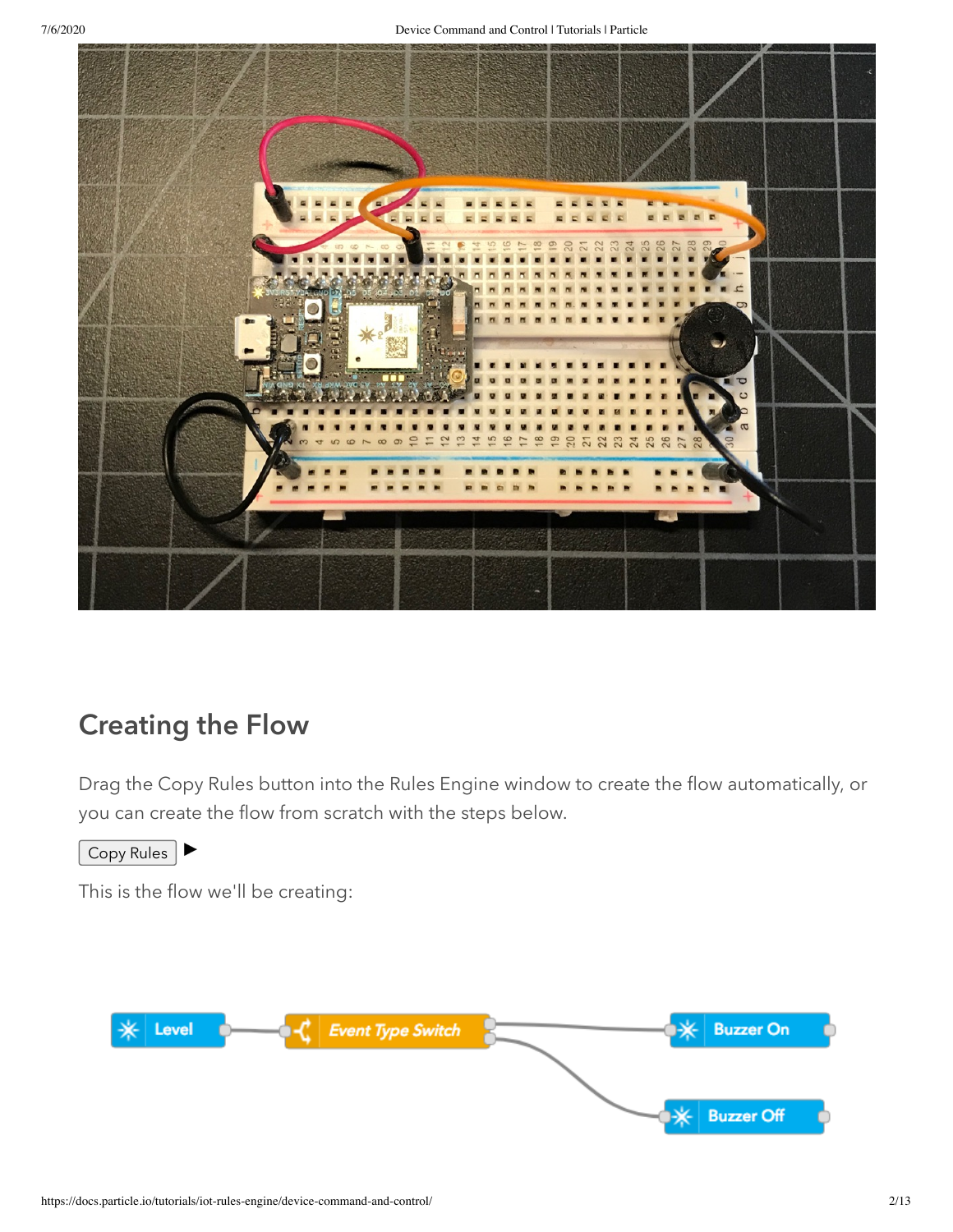- From the Particle group, drag subscribe node to your flow.
- Double click to edit it.
- Set Name to Level (can be anything).
- Set Auth to the authentication we created in the real-time alerting tutorial.
- Set Event to Level. This was LevelAlert in the previous tutorial, but we really only want Level, which will match all of the Level events including LevelAlert, LevelClear, and LevelValue.
- Leave the Device field empty
- Leave the Scope at User.
- Click Done.

| Edit subscribe node      |                          |               |                    |
|--------------------------|--------------------------|---------------|--------------------|
| <b>DELETE</b>            |                          | <b>CANCEL</b> | <b>DONE</b>        |
| $~\vee~$ NODE PROPERTIES |                          |               |                    |
|                          |                          |               |                    |
| Mame                     | Level                    |               |                    |
| & Auth                   | rulesengine-2316         |               | $\mathcal{I}$<br>÷ |
|                          |                          |               |                    |
| <b>Event</b>             | Level                    |               |                    |
| <b>Device</b>            | Device name or ID        |               |                    |
| <sup>◎</sup> Scope       | Product<br><b>O</b> User |               |                    |
|                          |                          |               |                    |

- From the function group, drag a switch node to your flow.
- Double click to edit it.
- Set the Name to Event Type Switch (can be anything).
- Change the \*Property to msg.event\*\* instead of msg.payload.
- Set the first option to == LevelAlarm.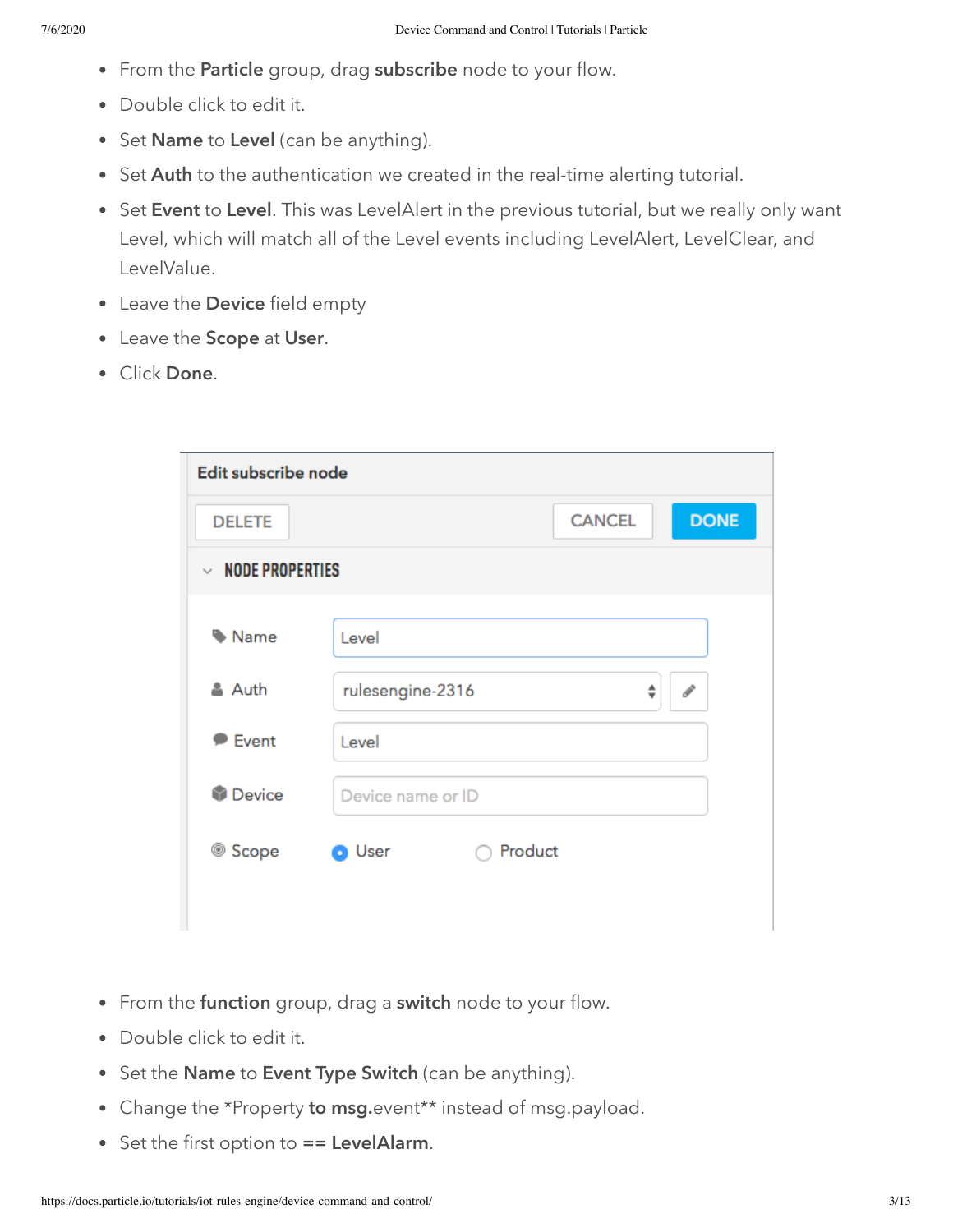- Click the Add button below the list box.
- $\bullet$  Set the second option to  $==$  LevelClear.
- Click Done.

| <b>Edit switch node</b>                              |                                                                                              |               |                                          |
|------------------------------------------------------|----------------------------------------------------------------------------------------------|---------------|------------------------------------------|
| <b>DELETE</b>                                        |                                                                                              | <b>CANCEL</b> | <b>DONE</b>                              |
| <b>NODE PROPERTIES</b><br>$\mathcal{L}$              |                                                                                              |               |                                          |
| Mame<br>Property<br>÷<br>$=$<br>$=$<br>$\frac{1}{2}$ | <b>Event Type Switch</b><br>msg. event<br>$\overline{\phantom{a}}$<br>$a_{\rm z}$ LevelAlarm |               | $\rightarrow$ 1<br>×                     |
| ÷<br>$=$<br>$\frac{1}{2}$                            | $\ast$ <sup>a</sup> <sub>z</sub> LevelClear                                                  |               | $\rightarrow$ 2<br>$\boldsymbol{\times}$ |

Unlike the nodes we've used before, you'll notice there are two outputs from our newly created switch node.



- From the Particle group, drag function node to your flow.
- Double click to edit it.
- Set Name to Buzzer On (can be anything).
- Set Auth to the authentication we created in the real-time alerting tutorial.
- Set Function to buzzer (case-sensitive, must match what the device firmware uses).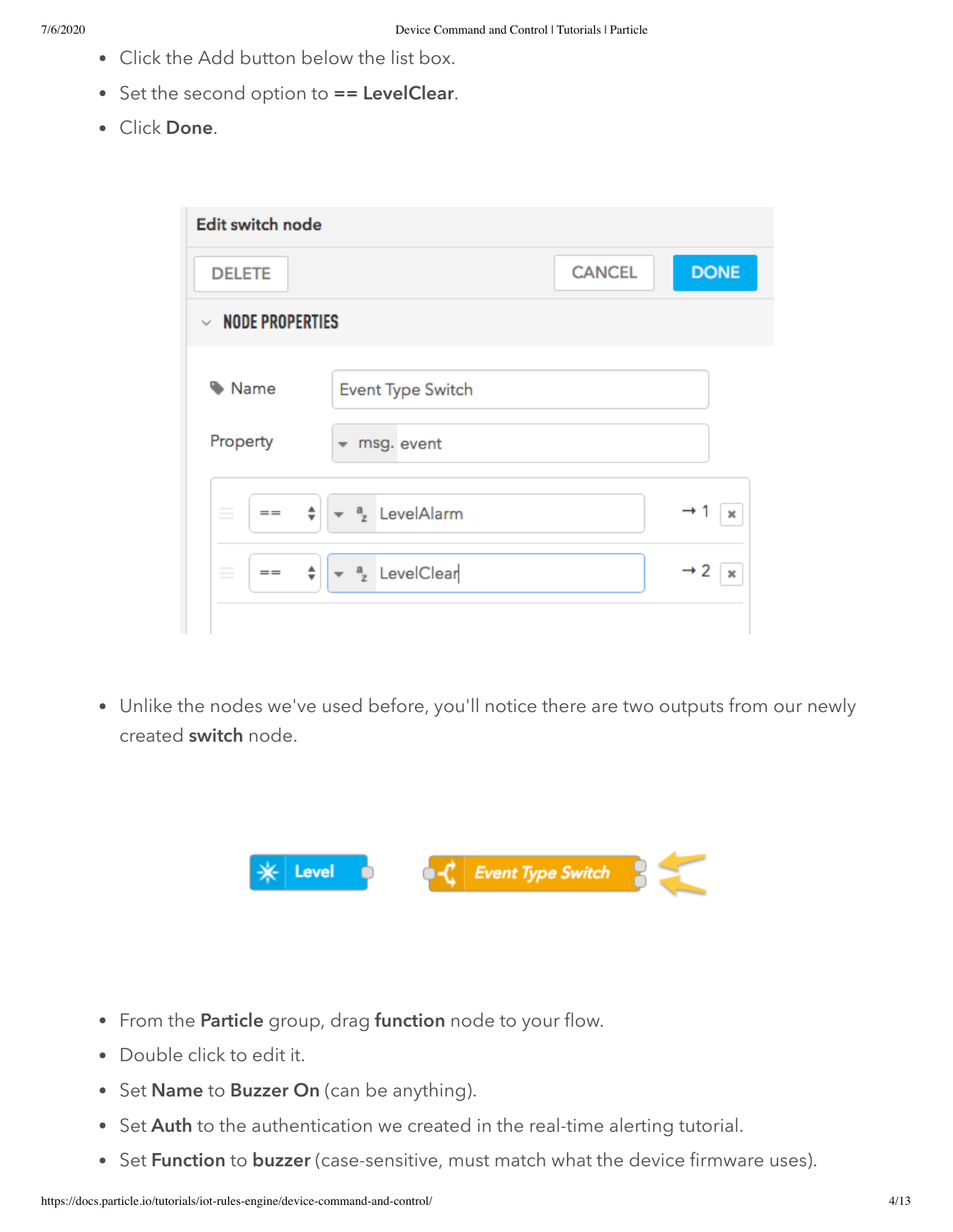- Set Argument to on (case-sensitive).
- Set Device to the name of the device that's running the buzzer.
- Leave the Scope at User.

| <b>Edit function node</b> |                          |               |               |
|---------------------------|--------------------------|---------------|---------------|
| <b>DELETE</b>             |                          | <b>CANCEL</b> | <b>DONE</b>   |
| $~\vee~$ NODE PROPERTIES  |                          |               |               |
| Mame                      | <b>Buzzer On</b>         |               |               |
| & Auth                    | rulesengine-2316         | ÷             | $\mathcal{P}$ |
| <b>P</b> Function         | buzzer                   |               |               |
| Argument<br>≂             | on                       |               |               |
| <b>Device</b>             | test2                    |               |               |
| <sup>◎</sup> Scope        | Product<br><b>O</b> User |               |               |

- Create another function node, but this time:
- Set Argument to off (case-sensitive).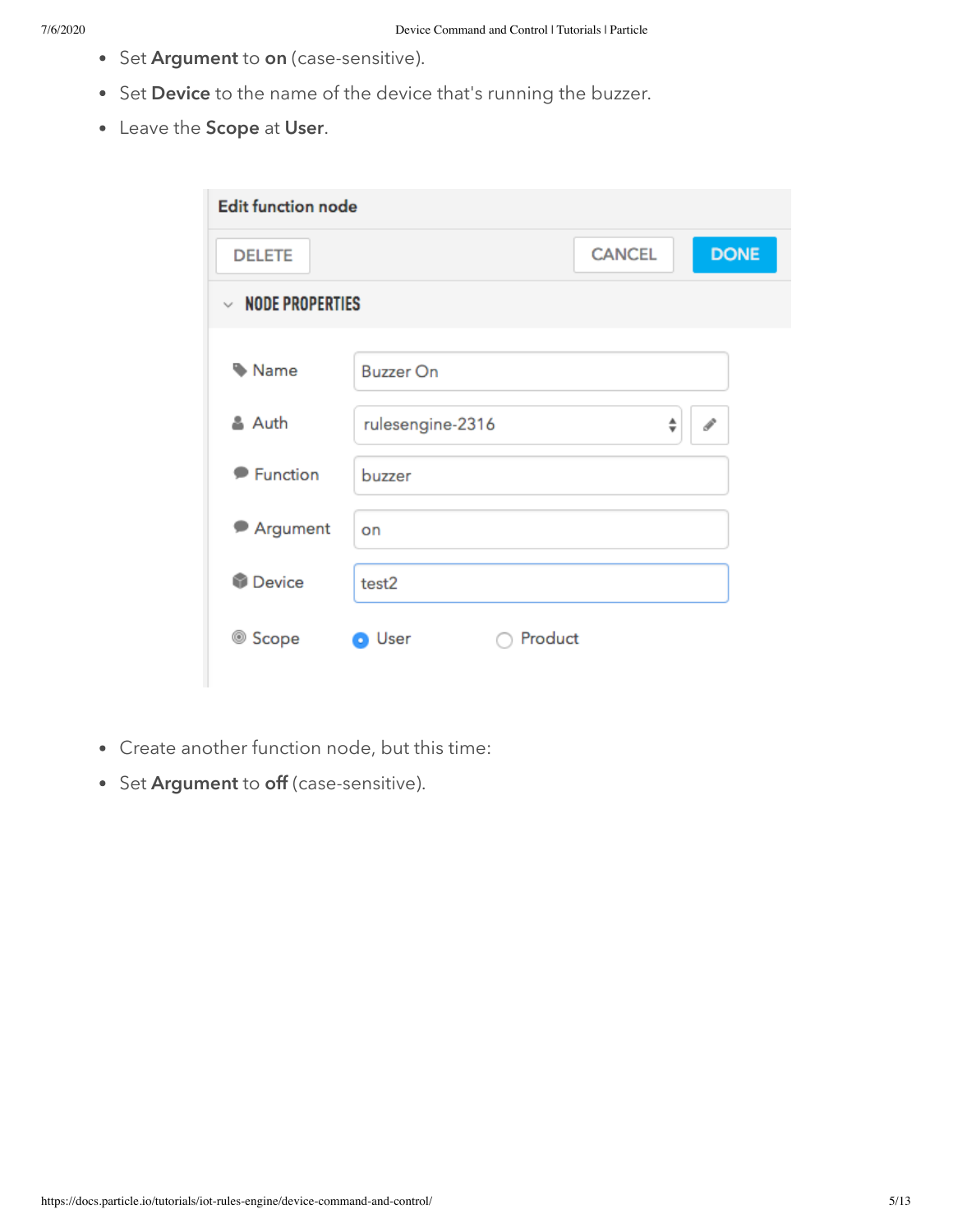| <b>Edit function node</b> |                          |               |               |
|---------------------------|--------------------------|---------------|---------------|
| <b>DELETE</b>             |                          | <b>CANCEL</b> | <b>DONE</b>   |
| $~\vee~$ NODE PROPERTIES  |                          |               |               |
|                           |                          |               |               |
| Name                      | <b>Buzzer Off</b>        |               |               |
| & Auth                    | rulesengine-2316         | ÷             | $\mathcal{J}$ |
| <b>P</b> Function         | buzzer                   |               |               |
| Argument                  | off                      |               |               |
| <b>Device</b>             | test2                    |               |               |
| <sup>◎</sup> Scope        | Product<br><b>O</b> User |               |               |

- Connect the nodes together as pictured.
- Deploy your flow.
- Causing an level alarm situation should turn on the buzzer.
- Removing the level alarm situation should turn off the buzzer.

#### Device firmware

The Photon is programmed with the following code. You can also use [this link](https://go.particle.io/shared_apps/5babbaa43242a990ac0015b5) to open it in the Particle Web IDE.

```
#include "Particle.h"
SerialLogHandler logHandler;
// This is the pin the buzzer is connected to
const int BUZZER_PIN = D2;
const int LED_PIN = D7;
void buttonHandler(system_event_t event);
```

```
https://docs.particle.io/tutorials/iot-rules-engine/device-command-and-control/ 6/13
```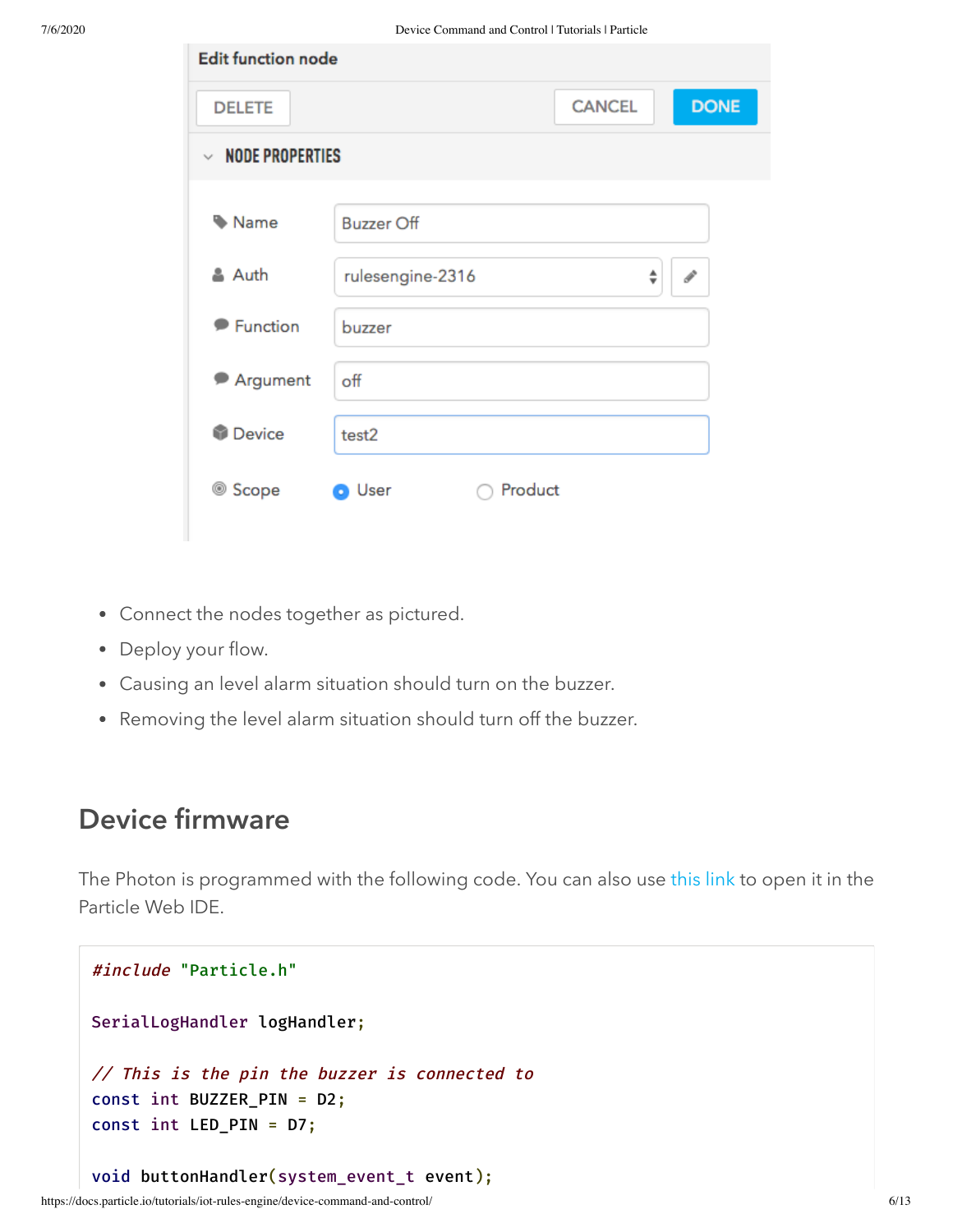int buzzerFunction(String cmd);

```
void setup() {
    Serial.begin();
    pinMode(BUZZER_PIN, OUTPUT);
    digitalWrite(BUZZER_PIN, LOW);
    pinMode(LED_PIN, OUTPUT);
    digitalWrite(LED_PIN, LOW);
    Particle.function("buzzer", buzzerFunction);
    System.on(button_click, buttonHandler);
}
void loop() {
}
int buzzerFunction(String cmd) {
    if (cmd.equals("on")) {
        digitalWrite(BUZZER_PIN, HIGH);
        digitalWrite(LED_PIN, HIGH);
    }
    else {
        digitalWrite(BUZZER_PIN, LOW);
        digitalWrite(LED_PIN, LOW);
    }
    return 0;
}
void buttonHandler(system_event_t event) {
    // Clicking the SETUP button mutes the buzzer.
    // The blue D7 LED will stay lit until the alarm condition is no longer
occurring.
    digitalWrite(BUZZER_PIN, LOW);
}
```
#### Variables

In the **Particle** section of the palette, a **variable** allows a flow to get a value from a specific device in real-time. This node is used in the Visualization and Analytics tutorial, Querying the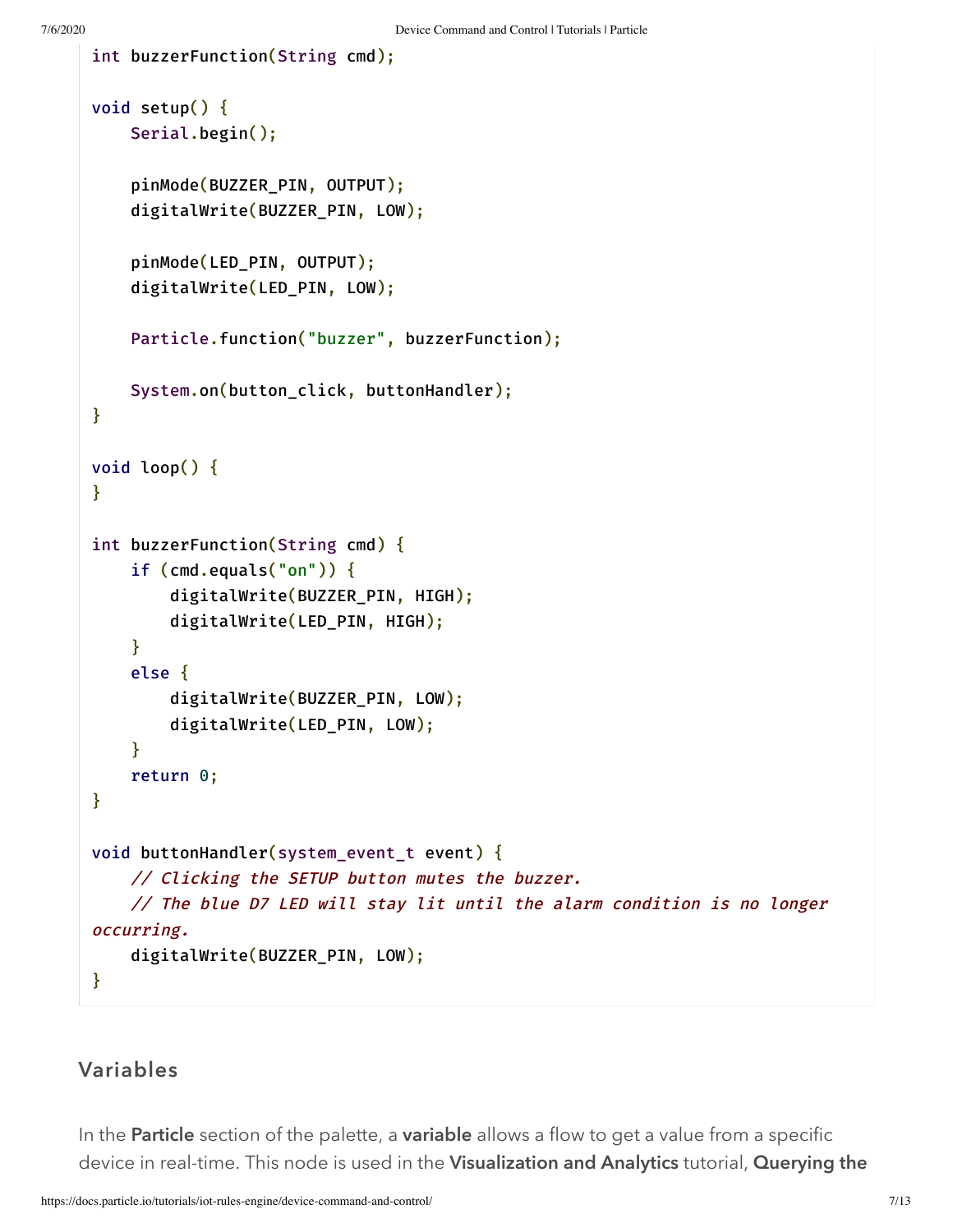value.

#### Publish

Instead of using a Particle function to turn on a buzzer on a specific device, you can use Particle publish to notify any buzzer in your account. You can have as many as you want, without changing the Rules Engine code!

Drag the Copy Rules button into the Rules Engine window to create the flow automatically, or you can create the flow from scratch with the steps below.

Copy Rules

This is the flow we'll be creating:



- From the Particle group, drag a subscribe node to the workspace.
- Double click to edit.
- Set the Name, Auth, and Event ("Level").
- Leave the Device field blank (allow all devices)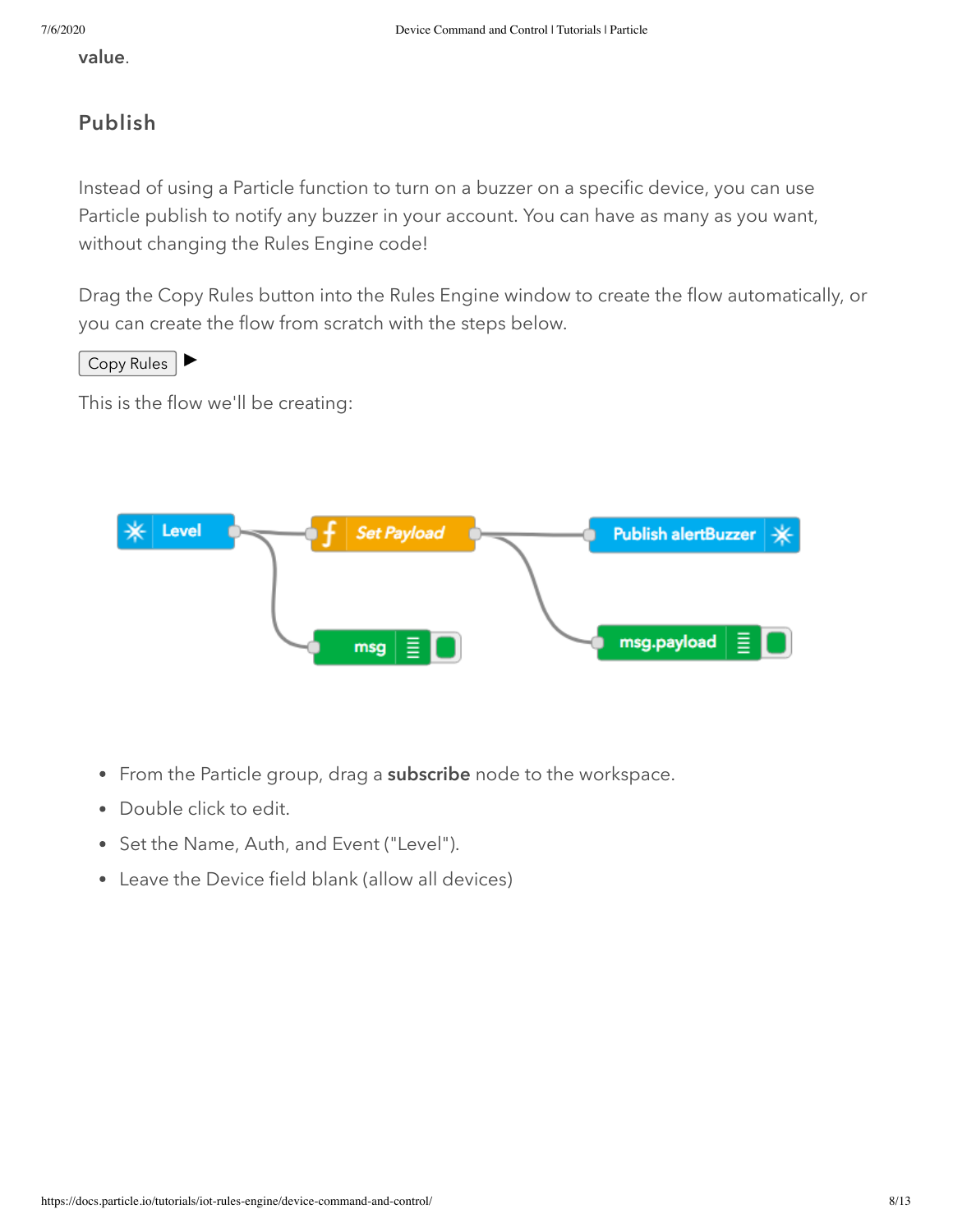| Edit subscribe node                    |                      |               |   |               |
|----------------------------------------|----------------------|---------------|---|---------------|
| <b>DELETE</b>                          |                      | <b>CANCEL</b> |   | <b>DONE</b>   |
| <b>NODE PROPERTIES</b><br>$\checkmark$ |                      |               |   |               |
|                                        |                      |               |   |               |
| Name                                   | Level                |               |   |               |
| & Auth                                 | rulesengine-2316     |               | ♦ | $\mathcal{I}$ |
| $\triangleright$ Event                 | Level                |               |   |               |
| Device                                 | Device name or ID    |               |   |               |
| <sup>◎</sup> Scope                     | Product<br>User<br>G |               |   |               |

- In the Function section, drag a function node into the workspace. Note that this is a function function, not a Particle function!
- Set the function to:

```
if (msg.event === 'LevelAlarm') {
    // LevelAlarm turns on the buzzer
    msg.payload = 'on';
}
else
if (msg.event === 'LevelClear') {
    // LevelClear turns off the buzzer
    msg.payload = 'off';
}
else {
   // Ignore any other event
   // (most likely LevelValue)
    return null;
}
return msg;
```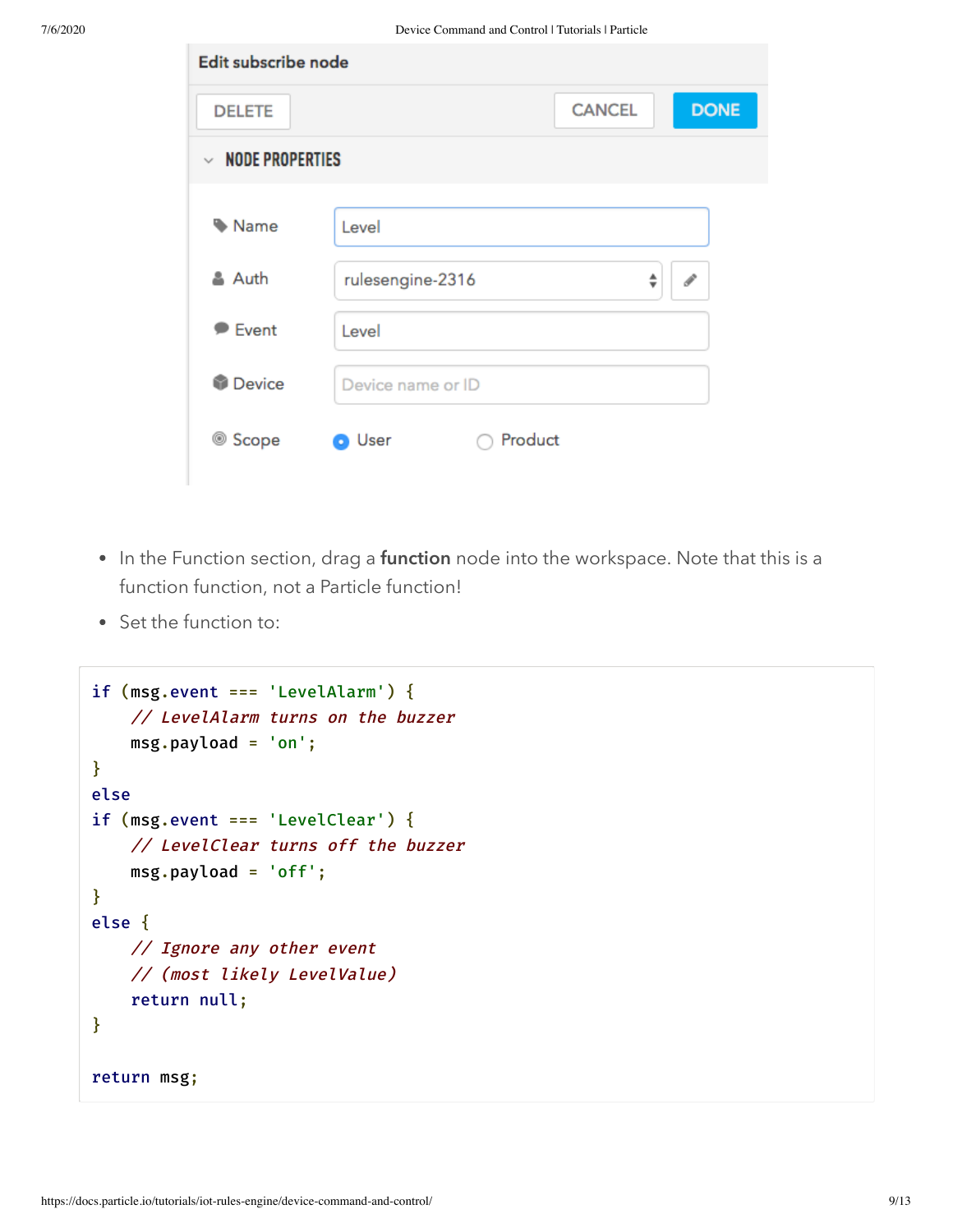

- From the Particle group, drag a publish node to the workspace.
- Double click to edit.
- Set the Name, Auth, and Event ("alertBuzzer").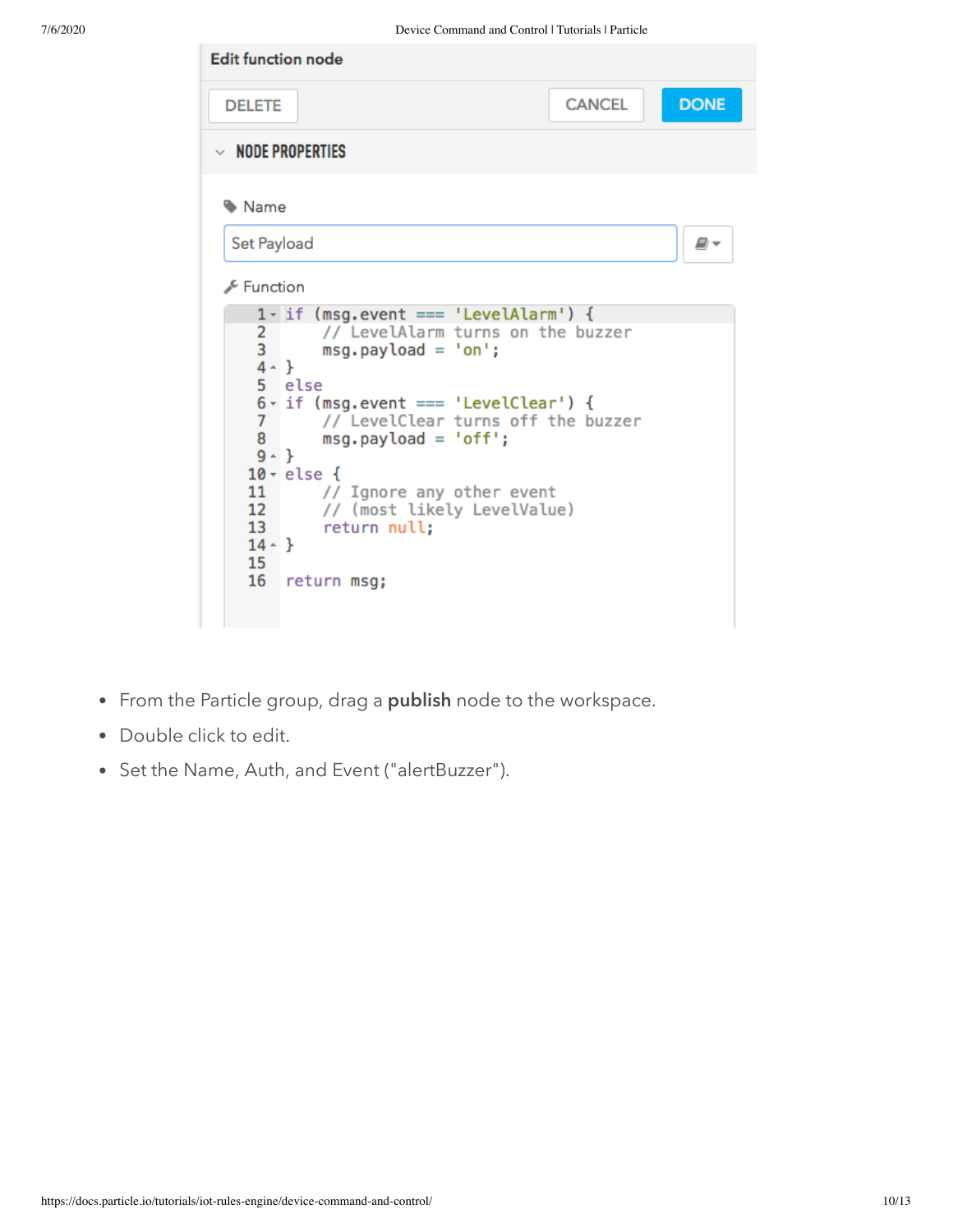| Edit publish node      |                                        |  |
|------------------------|----------------------------------------|--|
| <b>DELETE</b>          | <b>DONE</b><br><b>CANCEL</b>           |  |
| $\vee$ NODE PROPERTIES |                                        |  |
|                        |                                        |  |
| Mame                   | <b>Publish alertBuzzer</b>             |  |
| & Auth                 | rulesengine-1703<br>$\mathcal{J}$<br>÷ |  |
| <b>Event</b>           | alertBuzzer                            |  |
| <sup>◎</sup> Scope     | Product<br>User<br>п                   |  |

The firmware on the device is quite similar. You can also use [this link](https://go.particle.io/shared_apps/5babbae73242a9571a00172f) to open it in the Particle Web IDE.

```
#include "Particle.h"
SerialLogHandler logHandler;
// This is the pin the buzzer is connected to
const int BUZZER_PIN = D2;
const int LED_PIN = D7;
void buttonHandler(system_event_t event);
void buzzerHandler(const char *event, const char *param);
void setup() {
    Serial.begin();
    pinMode(BUZZER_PIN, OUTPUT);
    digitalWrite(BUZZER_PIN, LOW);
    pinMode(LED_PIN, OUTPUT);
    digitalWrite(LED_PIN, LOW);
    Particle.subscribe("alertBuzzer", buzzerHandler, MY_DEVICES);
    System.on(button_click, buttonHandler);
```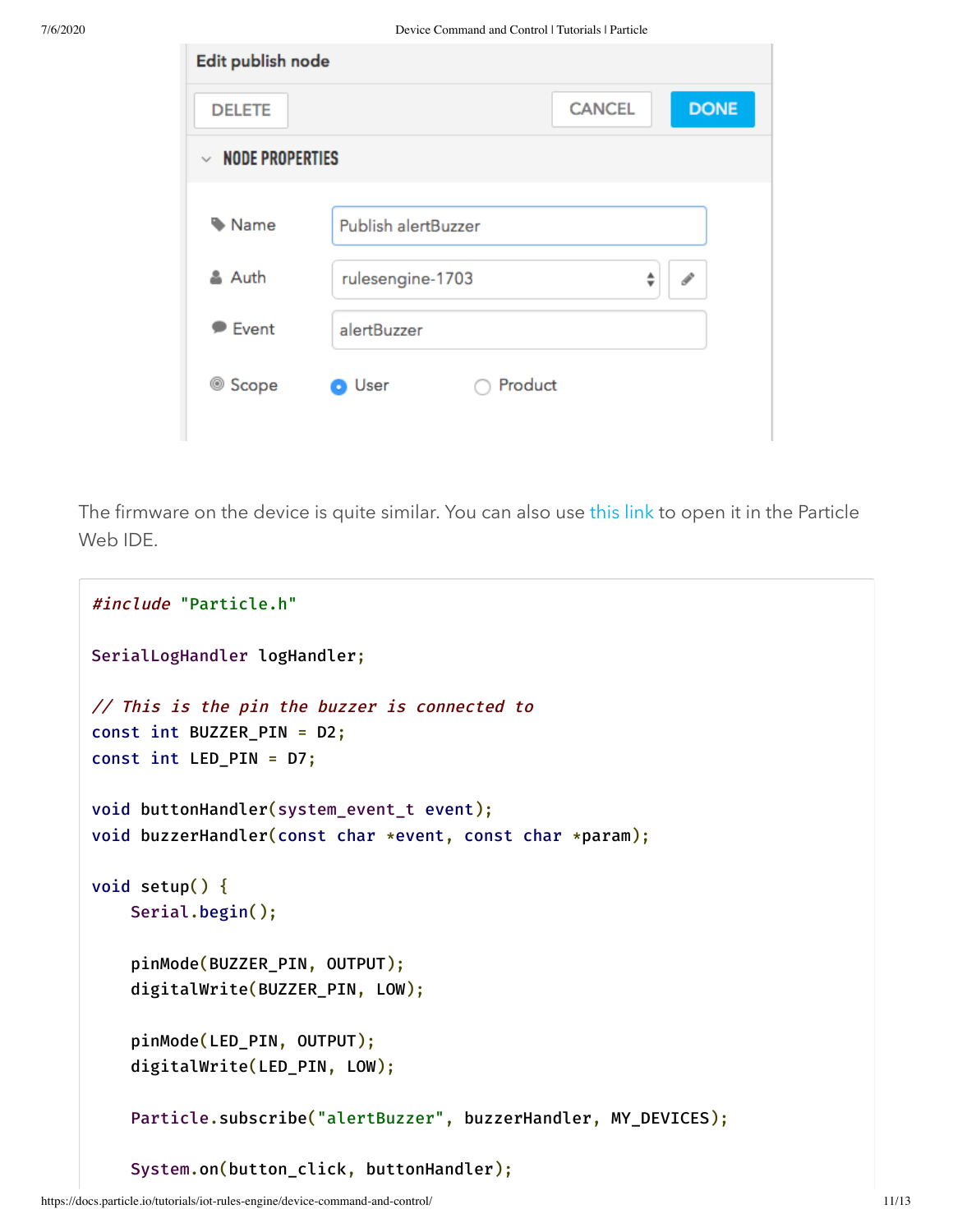}

```
void loop() {
}
void buzzerHandler(const char *event, const char *data) {
    Log.info("buzzerHandler %s %s", event, data);
    if (strcmp(data, "on") == 0) {
        digitalWrite(BUZZER_PIN, HIGH);
        digitalWrite(LED_PIN, HIGH);
    }
    else {
        digitalWrite(BUZZER_PIN, LOW);
        digitalWrite(LED_PIN, LOW);
    }
}
void buttonHandler(system_event_t event) {
    // Clicking the SETUP button mutes the buzzer.
    // The blue D7 LED will stay lit until the alarm condition is no longer
occurring.
    digitalWrite(BUZZER_PIN, LOW);
}
```
The debug log in the Rules Engine can be helpful as well: